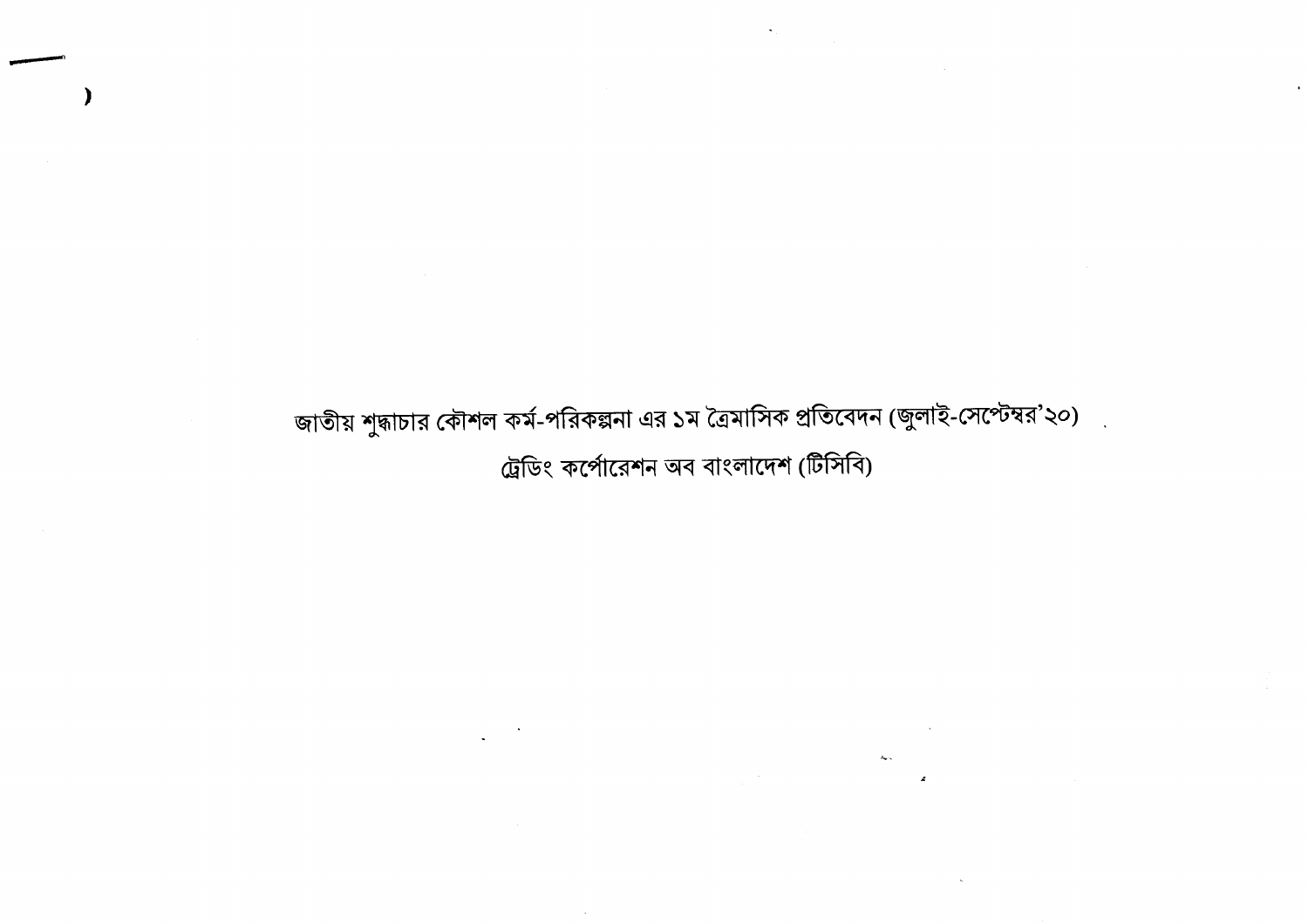## জাতীয় শুদ্ধাচার কৌশল কর্ম-পরিকল্পনা ১ম ত্রৈমাসিক প্রতিবেদন (জুলাই-সেপ্টেম্বর'২০)<br>দপ্তর/সংস্থার নাম: ট্রেডিং কর্পোরেশন অব বাংলাদেশ (টিসিবি)।

 $\mathbf{r}$ 

| কাৰ্যক্ৰমের নাম                                                                                                                      | কর্মসম্পাদন    | সূচকের              | একক    | বান্তবায়নের                  | ২০২০-২০২১                 |                        |                  | বাস্তবায়ন অগ্রগতি পরিবীক্ষণ, ২০২০-২০২১ |                   | মন্তব্য            |              |               |    |
|--------------------------------------------------------------------------------------------------------------------------------------|----------------|---------------------|--------|-------------------------------|---------------------------|------------------------|------------------|-----------------------------------------|-------------------|--------------------|--------------|---------------|----|
|                                                                                                                                      | সূচক           | মান                 |        | দায়িত্বপ্ৰাপ্ত<br>ব্যক্তি/পদ | অর্থবছরের<br>লক্ষ্যমাত্ৰা | লক্ষ্যমাত্ৰা/<br>অৰ্জন | ১ম<br>কোয়ার্টার | ২য়<br>কোয়ার্টার                       | ৩য়<br>কোয়ার্টার | 8र्थ<br>কোয়ার্টার | মোট<br>অৰ্জন | অৰ্জিত<br>মান |    |
| $\Delta$                                                                                                                             | $\ddot{\sim}$  | $\circ$             | 8      | ¢                             | ىق                        | ٩                      | Ъ                | $\epsilon$                              | $50^{\circ}$      | 55                 | ১২           | $50^{\circ}$  | 58 |
| ১. প্রাতিষ্ঠানিক ব্যবস্থা.                                                                                                           |                | $\ldots \ldots$     |        |                               |                           |                        |                  |                                         |                   |                    |              |               |    |
| ১.১ নৈতিকতা কমিটির সভা                                                                                                               | অনুষ্ঠিত সভা   | 8                   | সংখ্যা | পিএস টু                       | 8                         | লক্ষ্যমাত্ৰা           | S.               | $\mathcal{L}$                           | $\mathcal{L}$     | S.                 |              |               |    |
|                                                                                                                                      |                |                     |        | চেয়ারম্যান                   |                           | অৰ্জন                  | $\mathbf{S}$     |                                         |                   |                    |              |               |    |
| ১.২ নৈতিকতা কমিটির সভার সিদ্ধান্ত                                                                                                    | ৰান্তৰায়িত    | 8                   | %      | সকল শাখা                      | ১০০                       | লক্ষ্যমাত্ৰা           | ১০০              | 500                                     | 500               | ১০০                |              |               |    |
| ৰান্তবায়ন                                                                                                                           | সিদ্ধান্ত      |                     |        |                               |                           | অৰ্জন                  | 500              |                                         |                   |                    |              |               |    |
| ২. দক্ষতা ও নৈতিকতার উন্নয়ন                                                                                                         |                | ১০                  |        |                               |                           |                        |                  |                                         |                   |                    |              |               |    |
| ২.১ সুশাসন প্রতিষ্ঠার নিমিত্ত                                                                                                        | অনষ্ঠিত সভা    | Ź.                  | সংখ্যা | সিএমএস                        | $\mathbf{z}$              | লক্ষ্যমাত্ৰা           |                  | $\mathcal{L}$                           |                   | $\mathcal{L}$      |              |               |    |
| অংশীজনের (stakeholders)                                                                                                              |                |                     |        | ও বিওবি                       |                           | অৰ্জন                  | $\mathbf{A}$     |                                         |                   |                    |              |               |    |
| অংশগ্ৰহণে সভা                                                                                                                        |                |                     |        | শাখা                          |                           |                        |                  |                                         |                   |                    |              |               |    |
| ২.২ অংশীজনের অংশগ্রহণে সভার                                                                                                          | ৰান্তৰায়িত    | $\ddot{\mathbf{z}}$ | %      | সকল শাখা                      | 500                       | লক্ষ্যমাত্ৰা           | ÷.               | $\overline{\phantom{a}}$                | QΟ                | ¢о                 |              |               |    |
| সিদ্ধান্ত বান্তবায়ন                                                                                                                 | সিদ্ধান্ত      |                     |        |                               |                           | অৰ্জন                  | άo               |                                         |                   |                    |              |               |    |
| ২.৩ কর্মকর্তা-কর্মচারীদের অংশগ্রহণে                                                                                                  | প্ৰশিক্ষণাৰ্থী | ৩                   | সংখ্যা | প্ৰশাসন                       | đο                        | লক্ষ্যমাত্ৰা           | ২০               | $\mathcal{A}$                           | $\Delta \alpha$   |                    |              |               |    |
| চাকরি সংক্রান্ত বিভিন্ন প্রশিক্ষণ                                                                                                    |                |                     |        | শাখা                          |                           | অৰ্জন                  |                  |                                         |                   |                    |              |               |    |
| আয়োজন                                                                                                                               |                |                     |        |                               |                           |                        |                  |                                         |                   |                    |              |               |    |
| ২.৪ কর্মকর্তা-কর্মচারীদের অংশগ্রহণে                                                                                                  | প্ৰশিক্ষণাৰ্থী | ৩                   | সংখ্যা | প্ৰশাসন                       | QΟ                        | লক্ষ্যমাত্ৰা           | ২০               | $\mathcal{A}$                           | 5¢                | $\sim$             |              |               |    |
| সুশাসন সংক্রান্ত প্রশিক্ষণ আয়োজন                                                                                                    |                |                     |        | শাখা                          |                           | অৰ্জন                  |                  |                                         |                   |                    |              |               |    |
| ত. শুদ্ধাচার প্রতিষ্ঠায় সহায়ক আইন/বিধি/নীতিমালা/ম্যানুয়েল ও প্রজ্ঞাপন/পরিপত্র-এর বাস্তবায়ন এবং প্রযোজ্য ক্ষেত্রে খসড়া প্রণয়ন১০ |                |                     |        |                               |                           |                        |                  |                                         |                   |                    |              |               |    |
| ৩.১ সংশোধনকত প্ৰশাসনিক ও                                                                                                             | অনুমোদনকৃত     | $\alpha$            | তারিখ  | প্ৰশাসন                       | ১৫.০২.২১                  | লক্ষ্যমাত্ৰা           |                  |                                         | 50.02.55          |                    |              |               |    |
| আৰ্থিক ক্ষমতা পৰ্যদকৃত অনুমোদিত                                                                                                      |                |                     |        | শাখা                          |                           | অৰ্জন                  |                  |                                         |                   |                    |              |               |    |
| ৩.২ ট্রেডিং কর্পোরেশন অব                                                                                                             | অনুবাদকৃত      | $\alpha$            | তারিখ  | প্ৰশাসন                       | ২৫.০৬.২১                  | লক্ষ্যমাত্ৰা           |                  |                                         |                   | ২৫.০৬.২১           |              |               |    |
| বাংলাদেশ আদেশ ৬৮/১৯৭২ এর                                                                                                             |                |                     |        | শাখা                          |                           | অৰ্জন                  |                  |                                         |                   |                    |              |               |    |
| বাংলা অনুবাদ মন্ত্রণালয়ে প্রেরণ                                                                                                     |                |                     |        |                               |                           |                        |                  |                                         |                   |                    |              |               |    |
|                                                                                                                                      |                |                     |        |                               |                           |                        |                  |                                         |                   |                    |              |               |    |
| 8.১ সেবা সংক্রান্ত টোল ফ্রি নস্বরসমূহ                                                                                                | তথ্য বাতায়নে  | $\Delta$            | তারিখ  | দায়িত প্ৰাপ্ত                | ৩১.০৮.২০                  | লক্ষ্যমাত্ৰা           | ৩১.০৮.২০         | $\sim$                                  |                   |                    |              |               |    |
| স্ব স্ব তথ্য বাতায়নে দৃশ্যমানকরণ                                                                                                    | দৃশ্যমানকৃত    |                     |        | প্রোগ্রামার /                 |                           | অৰ্জন                  | ৩১.০৮.২০         |                                         |                   |                    |              |               |    |
| ৪.২ স্ব স্ব ওয়েবসাইটে শুদ্ধাচার                                                                                                     | সেবাবক্স       | $\ddot{\mathbf{z}}$ | তারিখ  | দায়িত প্ৰাপ্ত                | ২৯.০৯.২০                  | লক্ষ্যমাত্ৰা           | ২৯.০৯.২০         | ৩০.১২.২০                                | ৩০.০৩.২১          | ২৯.০৬.২১           |              |               |    |
| সেবাবক্স হালনাগাদকরণ                                                                                                                 | হালনাগাদকৃত    |                     |        | প্রোগ্রামার                   | ৩০.১২.২০                  | অৰ্জন                  | ২৯.০৯.২০         |                                         |                   |                    |              |               |    |
|                                                                                                                                      |                |                     |        |                               | 00.00.35                  |                        |                  | $\Delta\sim$                            |                   |                    |              |               |    |
|                                                                                                                                      |                |                     |        |                               | ২৯.০৬.২১                  |                        |                  |                                         |                   |                    |              |               |    |
| ৪.৩ স্ব স্ব ওয়েবসাইটে তথ্য অধিকার                                                                                                   | সেবাবক্স       | $\ddot{\mathbf{z}}$ | তারিখ  | দায়িত প্ৰাপ্ত                | ২৯.০৯.২০                  | লক্ষ্যমাত্ৰা           | ২৯.০৯.২০         | ৩০.১২.২০                                | 00.00.35          | ২৯.০৬.২১           |              |               |    |
| সেবাবক্স হালনাগাদকরণ                                                                                                                 | হালনাগাদকৃত    |                     |        | প্রোগ্রামার                   | ৩০.১২.২০                  | অৰ্জন                  | ২৯.০৯.২০         |                                         |                   |                    |              |               |    |
|                                                                                                                                      |                |                     |        |                               | 00.00.35                  |                        |                  |                                         |                   |                    |              |               |    |
|                                                                                                                                      |                |                     |        |                               | ২৯.০৬.২১                  |                        |                  |                                         |                   |                    |              |               |    |

 $70000$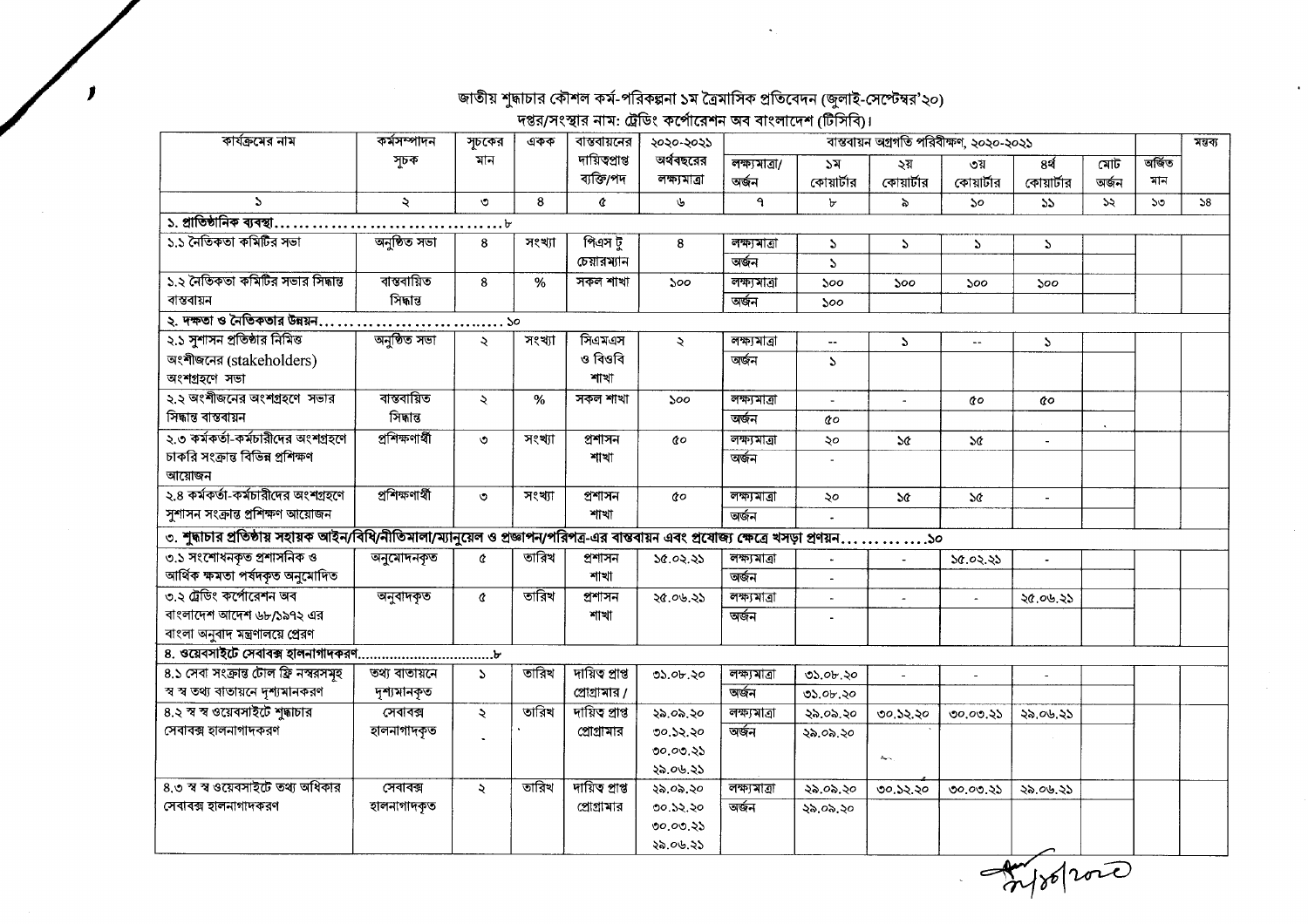| কার্যক্রমের নাম                                                                          | কৰ্মসম্পাদন        | সূচকের               | একক    | বাস্তবায়নের   | ২০২০-২০২১    | ৰান্তৰায়ন অগ্ৰগতি পৰিবীক্ষণ, ২০২০-২০২১ |                             |                |                             |                |                    |              | মন্তব্য |
|------------------------------------------------------------------------------------------|--------------------|----------------------|--------|----------------|--------------|-----------------------------------------|-----------------------------|----------------|-----------------------------|----------------|--------------------|--------------|---------|
|                                                                                          | সূচক               | মান                  |        | দায়িতপ্ৰাপ্ত  | অর্থবছরের    | লক্ষ্যমাত্ৰা/                           | ১ম                          | ২য়            | ৩য়                         | 8 <sup>4</sup> | মোট $\overline{a}$ | অৰ্জিত       |         |
|                                                                                          |                    |                      |        | ব্যক্তি/পদ     | লক্ষ্যমাত্ৰা | অৰ্জন                                   | কোয়ার্টার                  | কোয়ার্টার     | কোয়ার্টার                  | কোয়ার্টার     | অৰ্জন              | মান          |         |
| $\mathbf{r}$                                                                             | ź                  | $\circ$              | 8      | $\alpha$       | ىل           | ٩                                       | Ъ                           | $\mathbf{a}$   | ১০                          | 55             | ১২                 | $50^{\circ}$ | 58      |
| 8.8 স্ব স্ব ওয়েবসাইটের অভিযোগ                                                           | ওয়েবসাইটে         | Š.                   | তারিখ  | দায়িত প্ৰাপ্ত | ২৯.০৯.২০     | লক্ষ্যমাত্ৰা                            | ২৯.০৯.২০                    | ৩০.১২.২০       | ৩০.০৩.২১                    | ২৯.০৬.২১       |                    |              |         |
| প্রতিকার ব্যবস্থা (GRS) সেবাবক্স                                                         | হালনাগাদকৃত        |                      |        | প্রোগ্রামার    | ৩০.১২.২০     | অৰ্জন                                   | ২৯.০৯.২০                    |                |                             |                |                    |              |         |
| হালনাগাদকরণ                                                                              |                    |                      |        |                | ৩০.০৩.২১     |                                         |                             |                |                             |                |                    |              |         |
|                                                                                          |                    |                      |        |                | ২৯.০৬.২১     |                                         |                             |                |                             |                |                    |              |         |
| ৪.৫ স্বপ্রণোদিতভাবে প্রকাশযোগ্য                                                          | হালনাগাদকৃত        | $\mathbf{v}$         | তারিখ  | সকল শাখা       | ২৯.০৯.২০     | লক্ষ্যমাত্ৰা                            | ২৯.০৯.২০                    | ৩০.১২.২০       | ৩০.০৩.২১                    | ২৯.০৬.২১       |                    |              |         |
| তথ্য হালনাগাদ করে ওয়েবসাইটে                                                             | নিৰ্দেশিকা         |                      |        |                | ৩০.১২.২০     | অৰ্জন                                   | ২৯.০৯.২০                    |                |                             |                |                    |              |         |
| প্ৰকাশ                                                                                   | ওয়েবসাইটে         |                      |        |                | 00.00.35     |                                         |                             |                |                             |                |                    |              |         |
|                                                                                          | প্ৰকাশিত           |                      |        |                | ২৯.০৬.২১     |                                         |                             |                |                             |                |                    |              |         |
| $a.$ সুশাসন প্রতিষ্ঠা $\ldots \ldots \ldots \ldots \ldots \ldots \ldots \ldots \ldots$ ে |                    |                      |        |                |              |                                         |                             |                |                             |                |                    |              |         |
| ৫.১ উত্তম চর্চার তালিকা প্রণয়ন করে                                                      | উত্তম চৰ্চার       | $\circ$              | তারিখ  | সচিব           | 00.08.35     | লক্ষ্যমাত্ৰা                            | $\blacksquare$              | $\blacksquare$ |                             | ৩০.০৪.২১       |                    |              |         |
| স্ব স্ব মন্ত্রণালয়/বিভাগে প্রেরণ                                                        | তালিকা প্ৰেরিত     |                      |        |                |              | অৰ্জন                                   | $\omega$                    |                |                             |                |                    |              |         |
| ৫.২ অনলাইন সিস্টেমে অভিযোগ                                                               | অভিযোগ             | ৩                    | %      | সচিব           | 500%         | লক্ষ্যমাত্ৰা                            | $\mathcal{S}^{\mathcal{O}}$ | $\infty$       | 500                         | 500            |                    |              |         |
| নিষ্পত্তিকরণ                                                                             | নিষ্পত্তিকৃত       |                      |        |                |              | অৰ্জন                                   | 500                         |                |                             |                |                    |              |         |
|                                                                                          |                    |                      |        |                |              |                                         |                             |                |                             |                | $\mathbf{v}$       |              |         |
| ৬.১ প্রকল্পের বার্ষিক ক্রয় পরিকল্পনা                                                    | অনুমোদিত ক্ৰয়     | $\lambda$            | তারিখ  | ৰাণিজ্য        | ৩১.০৮.২০     | লক্ষ্যমাত্ৰা                            | ৩১.০৮.২০                    | $\blacksquare$ | $\sim$                      | $\omega$       |                    |              |         |
| অনুমোদন                                                                                  | পরিকল্পনা          |                      |        | মন্ত্ৰণালয়    |              | অৰ্জন                                   | ৩১.০৮.২০                    |                |                             |                |                    |              |         |
| ৬.২ প্রকল্পের বাস্তবায়ন অগ্রগতি                                                         | দাখিলকত            | $\ddot{\mathbf{z}}$  | সংখ্যা | প্ৰকল্প        | 8            | লক্ষ্যমাত্ৰা                            | $\mathcal{L}$               | $\mathcal{L}$  | $\Delta$                    | $\mathbf{S}$   |                    |              |         |
| পরিদর্শন/ পরিবীক্ষণ                                                                      | প্ৰতিবেদন          |                      |        | পরিচালক        |              | অৰ্জন                                   |                             |                |                             |                |                    |              |         |
| ৬.৩ প্রকল্প পরিদর্শন/পরিবীক্ষণ                                                           | বাস্তবায়নের হার   | $\ddot{\mathcal{L}}$ | %      | প্ৰকল্প        | 500          | লক্ষ্যমাত্ৰা                            | ১০০                         | 500            | 500                         | ১০০            |                    |              |         |
| প্রতিবেদনের সুপারিশ বাস্তবায়ন                                                           |                    |                      |        | পরিচালক        |              | অৰ্জন                                   |                             |                |                             |                |                    |              |         |
|                                                                                          |                    |                      |        |                |              |                                         |                             |                |                             |                |                    |              |         |
| ৭.১ পিপিএ ২০০৬-এর ধারা ১১(২) ও                                                           | ক্রয়-পরিকল্পনা    | ৩                    | তারিখ  | দায়িত প্ৰাপ্ত | ৩೦,೦ಎ.২೦     | লক্ষ্যমাত্ৰা                            | ৩০.০৯.২০                    | $\blacksquare$ |                             | 56.08.35       |                    |              |         |
| পিপিআর ২০০৮-এর বিধি ১৬(৬)                                                                | ওয়েবসাইটে         |                      |        | প্রোগ্রামার    | 30.08.35     | অৰ্জন                                   | $\sim$                      |                |                             |                |                    |              |         |
| অনুযায়ী ২০২০-২১ অর্থ বছরের ক্রয়-                                                       | প্ৰকাশিত           |                      |        |                |              |                                         |                             |                |                             |                |                    |              |         |
| পরিকল্পনা ওয়েবসাইটে প্রকাশ                                                              |                    |                      |        |                |              |                                         |                             |                |                             |                |                    |              |         |
| ৭.২ ই-টেন্ডারের মাধ্যমে ক্রয় কার্য                                                      | ই-টেন্ডারে ক্রয়   | 8                    | $\%$   | সকল শাখা       | άo           | লক্ষ্মোত্ৰা                             | ২০                          | 50             | $\mathcal{S}^{\mathcal{O}}$ | $50^{\circ}$   |                    |              |         |
| সম্পাদন                                                                                  | সম্পন্ন            |                      |        |                |              | অৰ্জন                                   | $\mathcal{L}$               |                |                             |                |                    |              |         |
| ৮. স্বচ্ছতা ও জবাবদিহি শক্তিশালীকরণ                                                      |                    | . 58                 |        |                |              |                                         |                             |                |                             |                |                    |              |         |
| ৮.১ স্ব স্ব সেবা প্ৰদান প্ৰতিশ্ৰুতি                                                      | সেবা প্ৰদান        | $\bullet$            | তারিখ  | এনআইএস         | ৩০.০৯.২০     | লক্ষ্যমাত্ৰা                            | ৩০.০৯.২০                    | ২০.১২.২০       | 36.00.35                    | ২০.০৫.২১       |                    |              |         |
| (সিটিজেনস চার্টার) প্রণয়ন ও                                                             | প্ৰতিশ্ৰুতি প্ৰণীত |                      |        | কমিটি          | ২০.১২.২০     | অৰ্জন                                   | ৩০.০৯.২০                    | And            |                             |                |                    |              |         |
| ৰান্তবায়ন                                                                               | ও বাস্তবায়িত      |                      |        |                | 38.00.35     |                                         |                             | $\mathcal{L}$  |                             |                |                    |              |         |
|                                                                                          |                    |                      |        |                | ২০.০৫.২১     |                                         |                             |                |                             |                |                    |              |         |
| ৮.২ শাখা/অধিশাখা এবং অধীনস্থ                                                             | পরিদর্শন           | $\ddot{\mathbf{z}}$  | সংখ্যা | সকল শাখা       | 55           | লক্ষ্যমাত্ৰা                            | $\circ$                     | $\circ$        | $\circ$                     | ৩              |                    |              |         |
| কার্যালয় পরিদর্শন                                                                       | সম্পন্ন            |                      |        |                |              | অৰ্জন                                   | $\circ$                     |                |                             |                |                    |              |         |
|                                                                                          |                    |                      |        |                |              |                                         |                             |                |                             | ۸              |                    |              |         |



.

 $\frac{1}{\frac{1}{\gamma}}$ 

 $\ddot{\phantom{a}}$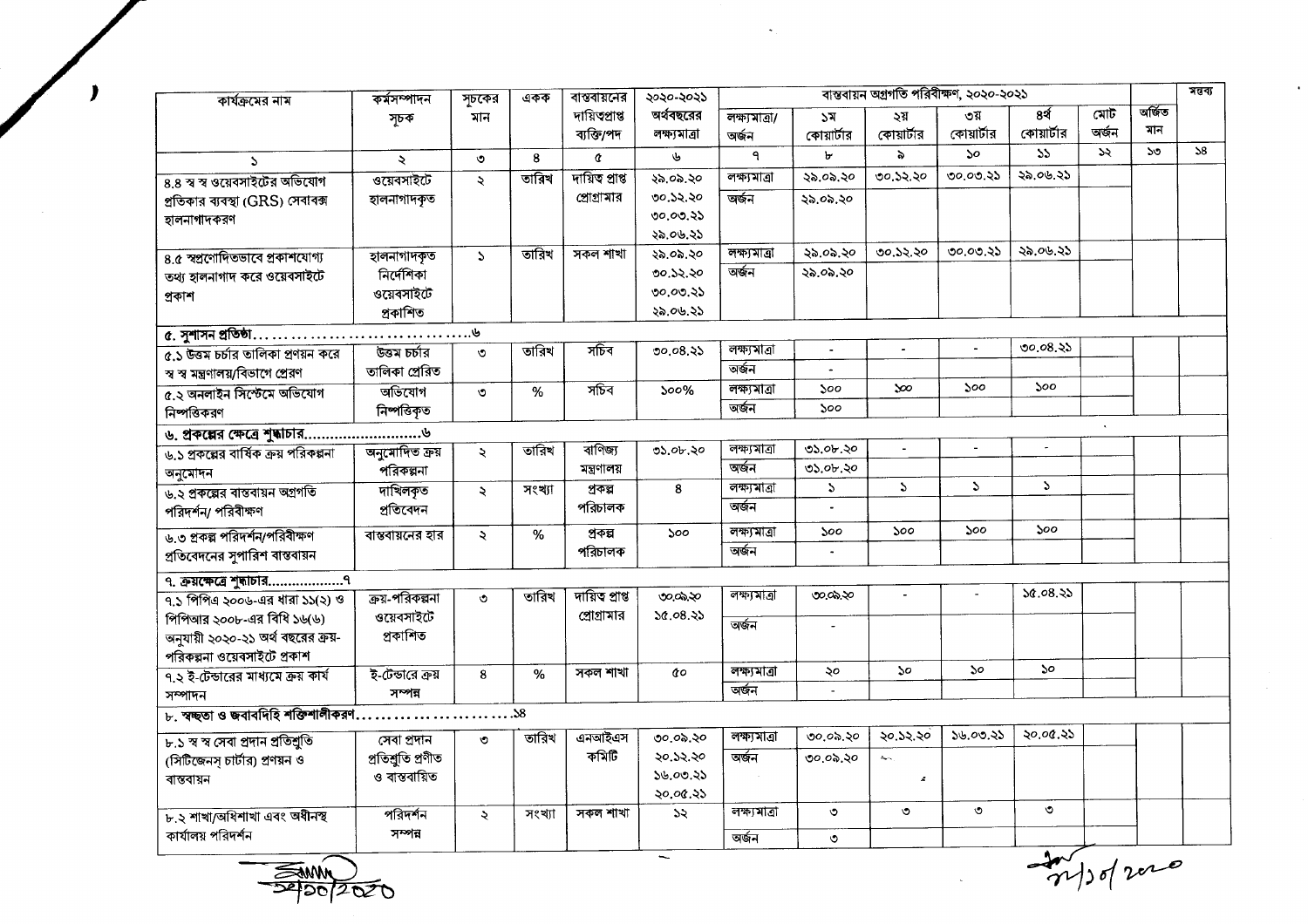| কার্যক্রমের নাম                                                         | কৰ্মসম্পাদন          | সূচকের              | একক    | ৰান্তবায়নের   | ২০২০-২০২১     |               |                             | বাস্তবায়ন অগ্রগতি পরিবীক্ষণ, ২০২০-২০২১ |                |                    |       |              | মন্তব্য |
|-------------------------------------------------------------------------|----------------------|---------------------|--------|----------------|---------------|---------------|-----------------------------|-----------------------------------------|----------------|--------------------|-------|--------------|---------|
|                                                                         | সূচক                 | মান                 |        | দায়িত্প্ৰাপ্ত | অর্থবছরের     | লক্ষ্যমাত্ৰা/ | ১ম                          | ২য়                                     | ৩য়            | $\overline{8}$ र्थ | মোট   | অৰ্জিত       |         |
|                                                                         |                      |                     |        | ব্যক্তি/পদ     | লক্ষ্যমাত্ৰা  | অৰ্জন         | কোয়ার্টার                  | কোয়ার্টার                              | কোয়ার্টার     | কোয়ার্টার         | অৰ্জন | মান          |         |
| $\mathbf{N}$                                                            | $\ddot{\mathcal{L}}$ | ৩                   | 8      | ¢              | ৬             | ٩             | Ъ                           | $\lambda$                               | $50^{\circ}$   | 55                 | ১২    | $50^{\circ}$ | 58      |
| ৮.৩ শাখা/অধিশাখা এবং অধীনস্থ                                            | পরিদর্শন             | $\ddot{\sim}$       | %      | সকল শাখা       | 500           | লক্ষ্যমাত্ৰা  | 500                         | 500                                     | 500            | 500                |       |              |         |
| কার্যালয় পরিদর্শন প্রতিবেদনের                                          | প্রতিবেদনের          |                     |        |                |               | অৰ্জন         | $\mathcal{S}^{\mathcal{O}}$ |                                         |                |                    |       |              |         |
| সুপারিশ বান্তবায়ন                                                      | সুপারিশ              |                     |        |                |               |               |                             |                                         |                |                    |       |              |         |
|                                                                         | বান্তবায়িত          |                     |        |                |               |               |                             |                                         |                |                    |       |              |         |
| ৮.৪ সচিবালয় নির্দেশমালা ২০১৪                                           | নথি শ্ৰেণি           | ২                   | %      | সকল শাখা       | 500           | লক্ষ্যমাত্ৰা  | ২৫                          | ২৫                                      | ২৫             | ২৫                 |       |              |         |
| অনুযায়ী নথির শ্রেণি বিন্যাসকরণ                                         | বিন্যাসকৃত           |                     |        |                |               | অৰ্জন         | ২৫                          |                                         |                |                    |       |              |         |
| ৮.৫ শ্ৰেণি বিন্যাসকৃত নথি বিনষ্টকরণ                                     | নথি বিনষ্টিকৃত       | ২                   | %      | সকল শাখা       | 500           | লক্ষ্যমাত্ৰা  | ২৫                          | ২৫                                      | ২৫             | ২৫                 |       |              |         |
|                                                                         |                      |                     |        |                |               | অৰ্জন         | $\overline{\mathcal{A}}$    |                                         |                |                    |       |              |         |
| ৮.৬ প্রাতিষ্ঠানিক গণশুনানী আয়োজন                                       | প্ৰাতিষ্ঠানিক        | $\circ$             | সংখ্যা | প্ৰশাসন        | $\mathcal{L}$ | লক্ষ্যমাত্ৰা  | $\blacksquare$              | $\mathcal{L}$                           | $\blacksquare$ | $\sim$             |       |              |         |
|                                                                         | গণশুনানী             |                     |        | শাখা           |               | অৰ্জন         | $\blacksquare$              |                                         |                |                    |       |              |         |
|                                                                         | আয়োজিত              |                     |        |                |               |               |                             |                                         |                |                    |       |              |         |
| ৯. শুদ্ধাচার সংশ্লিষ্ট এবং দুর্নীতি প্রতিরোধে সহায়ক অন্যান্য কার্যক্রম |                      |                     |        | ১৫             |               |               |                             |                                         |                |                    |       |              |         |
| ৯.১ কর্মকর্তা/কর্মচারীদের শুদ্ধাচার                                     | প্ৰশিক্ষণ            | ৩                   | সংখ্যা | প্ৰশাসন        | ২০            | লক্ষ্যমাত্ৰা  | $\mathcal{S}^{\circ}$       | $\mathcal{S}^{\mathcal{O}}$             | $\blacksquare$ | $\blacksquare$     |       |              |         |
| প্রশিক্ষণের আয়োজন করা                                                  | আয়োজিত              |                     |        | শাখা           |               | অৰ্জন         |                             |                                         |                |                    |       |              |         |
|                                                                         |                      |                     |        |                |               |               |                             |                                         |                |                    |       |              |         |
| ৯.২ বছরে ২ বার টিসিবি'র সকল                                             | ৰান্তৰ যাচাই         | $\circ$             | সংখ্যা | সিত্ৰমত্ৰস     | $\ddot{\sim}$ | লক্ষ্যমাত্ৰা  | $\mathcal{L}$               | $\Delta$                                | $\mathbf{r}$   | $\overline{a}$     |       |              |         |
| গুদামের মালামাল বান্তব যাচাই                                            | বান্তবায়ন           |                     |        | ও বিওবি        |               | অৰ্জন         | $\mathbf{A}$                |                                         |                |                    |       |              |         |
|                                                                         |                      |                     |        | শাখা           |               |               |                             |                                         |                |                    |       |              |         |
| ৯.৩ পণ্য বিক্রিয়ের ক্ষেত্রে ডিজিটাল                                    | মনিটরিং              | $\circ$             | সংখ্যা | বাজার তথ্য     | ১২            | লক্ষ্যমাত্ৰা  | ৩                           | $\circ$                                 | $\circ$        | $\circ$            |       |              |         |
| মনিটরিং                                                                 | বান্তবায়ন           |                     |        | শাখা           |               | অৰ্জন         | $\circ$                     |                                         |                |                    |       |              |         |
| ৯.৪ ডিলারদের নিকট পণ্য বরাদ্দের                                         | তথ্য প্ৰেরণ          | ৩                   | সংখ্যা | সিএমএস         | $\mathcal{Z}$ | লক্ষ্যমাত্ৰা  | $\circ$                     | $\circ$                                 | ৩              | $\circ$            |       |              |         |
| তথ্য নিয়মিত জেলা প্রশাসকের নিকট                                        |                      |                     |        | ও বিওবি        |               | অৰ্জন         | $\circ$                     |                                         |                |                    |       |              |         |
| প্ৰেৰণ                                                                  |                      |                     |        | শাখা           |               |               |                             |                                         |                |                    |       |              |         |
| ৯.৫ ডিলারদের ডেটাবেইজ                                                   | হালনাগাদকৃত          | ৩                   | তারিখ  | সিএমএস         | 05.52.20      | লক্ষ্যমাত্ৰা  | $\bullet$                   | ৩১.১২.২০                                | $\blacksquare$ | $\blacksquare$     |       |              |         |
| হালনাগাদকরণ ও ওয়েবসাইটে প্রকাশ                                         |                      |                     |        | ও বিওবি        |               | অৰ্জন         | $\overline{\phantom{a}}$    |                                         |                |                    |       |              |         |
|                                                                         |                      |                     |        | শাখা           |               |               |                             |                                         |                |                    |       |              |         |
|                                                                         |                      |                     |        |                |               |               |                             |                                         |                |                    |       |              |         |
| ১০.১ শুদ্ধাচার পুরস্কার প্রদান এবং                                      | প্রদত্ত পুরস্কার     | ¢                   | তারিখ  | সচিব           | ২৫.০৬.২১      | লক্ষ্যমাত্ৰা  | $\blacksquare$              | $\blacksquare$                          |                | ২৫.০৬.২১           |       |              |         |
| পুরস্কার প্রাপ্তদের তালিকা                                              |                      |                     |        |                |               | অৰ্জন         | $\overline{\phantom{a}}$    |                                         |                |                    |       |              |         |
| ওয়েবসাইটে প্ৰকাশ                                                       |                      |                     |        |                |               |               |                             |                                         |                |                    |       |              |         |
|                                                                         |                      |                     |        |                |               |               |                             | $\mathbf{A}_{\mathbf{A}}$               |                |                    |       |              |         |
| ১১.১ কর্ম পরিবেশ উন্নয়ন (স্বাস্থ্যবিধি                                 | কৰ্ম পরিবেশ          | $\ddot{\mathbf{z}}$ | সংখ্যা | প্ৰশাসন        | ১৫.১২.২০      | লক্ষ্যমাত্ৰা  | $\ddot{\phantom{1}}$        | ১৫.১২.২০                                |                | 20.0.35            |       |              |         |
| অনুসরণ/টিওএন্ডই ভুক্ত অকেজো                                             | সৃষ্টিকরণ            |                     | ও      | শাখা           | 66.0.35       | অৰ্জন         | $\mathbf{r}$                |                                         |                |                    |       |              |         |
| মালামাল বিনষ্টকরণ/পরিষ্কার-                                             |                      |                     | তারিখ  |                |               |               |                             |                                         |                |                    |       |              |         |
| পরিছন্নতা বৃদ্ধি ইত্যাদি)                                               |                      |                     |        |                |               |               |                             |                                         |                |                    |       |              |         |
|                                                                         |                      |                     |        |                |               |               |                             |                                         |                |                    |       | In           |         |

 $\sim$ 

 $\frac{2000}{2200}$ 

 $\lambda$ 

Informate